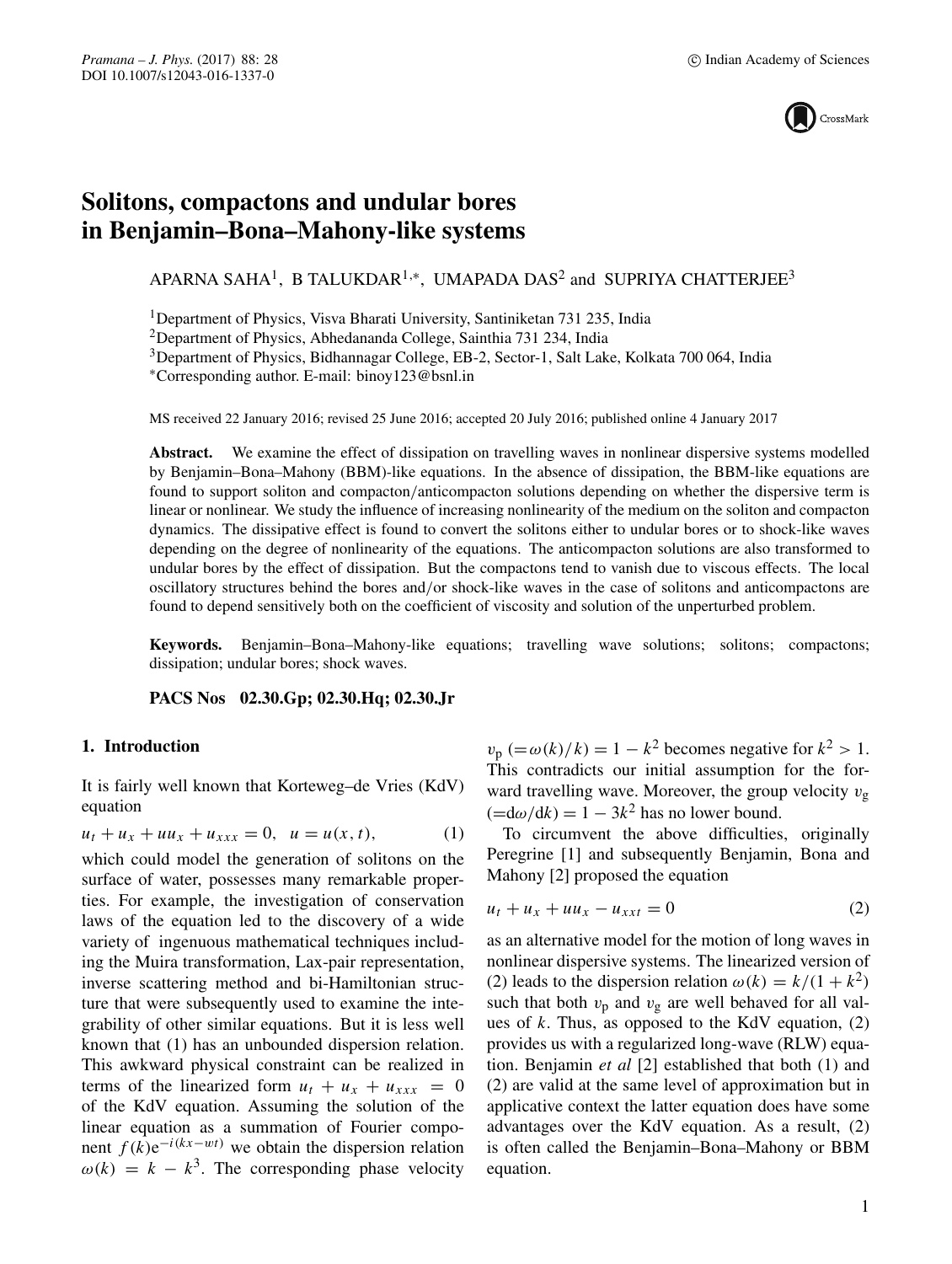In order to understand the role of nonlinear dispersion in the formation of patterns in waves governed by the RLW model, Yandong [3] and Wang *et al* [4] considered a family of BBM-like equations

$$
u_t + u_x + a(u^m)_x - (u^n)_{xxt} = 0, \quad m \ge 2, \ n \ge 1. \tag{3}
$$

For  $m = 2$ ,  $a = 1/m$  and  $n = 1$ , (3) reduces to the usual BBM equation. The equation is more nonlinear than the usual BBM equation for  $m > 2$ . For  $n > 1$  the dispersive term in (3) is nonlinear. Evolution equations with nonlinear dispersive terms were first considered by Rosenau and Hyman [5]. In particular, the equation

$$
u_t + (u^m)_x + (u^n)_{xxx} = 0, \quad m > 1, \quad 1 < n \le 3 \tag{4}
$$

was used by them as a model that could account for the formation of patterns in liquids. It was demonstrated that the travelling wave solutions of (4) are free from the usual exponential tails of solitons and vanish identically outside a finite range. These solutions were given the name compactons. The compactons are robust within their range of existence. However, unlike the interaction of solitons in the KdV-like systems, the point at which two compactons collide is marked by the birth of a low-amplitude compacton– anticompacton pair.

A straightforward generalization to the family of equations given in (3) to include the effect of viscosity is provided by

$$
u_t + u_x + a(u^m)_x - (u^n)_{xxt} = \eta u_{xx},
$$
 (5)

where  $\eta$  is the kinematic viscosity coefficient. Recently, Mancas *et al* [6] derived a formalism to write the general solution of (5) for  $n = 1$ ,  $m = 2$  and  $a = 1/m$ , and demonstrated that in the case of BBM equations there still exist, in certain region of space, bounded travelling wave solutions in the form of solitons. The results of these authors appear to substantiate a general remark made by El *et al* [7] who claimed that introduction of small dissipation in a nonlinear system dramatically changes its properties, allowing in some cases for the presence of steady solution.

In this paper, we shall first construct analytical solutions of (3) for  $n = 1$  and 2, and in each case we shall consider different values of  $m$  with a view to illustrate how the solutions behave as the systems become more and more nonlinear. We then turn our attention to study the effect of dissipation on the system modelled by (3). We shall achieve this by solving (5) and comparing its solutions with the appropriate solutions of (3). It appears that the mathematical approach developed in ref. [6] which was used to solve the initial boundary value problem for the dissipative BBM equation ( $m = 2$  and  $n = 1$ ) is not applicable to (5). In view of this, we convert the equation to a Cauchy problem in an appropriate coordinate system and solve it by using numerical methods. Interestingly, we find that solutions of the dissipative system, in general, do not represent bounded travelling waves. On the other hand, the solution obtained by us for any chosen set of values for *n*, *m* and *n* resembles either the so-called undular bores or shock waves. As with shock-like waves, the bore is a well-known phenomenon in fluid mechanics, describing the transition between two uniform streams with different flow depths [8]. Undular bores feature free surface oscillations behind the front of the bore, and one says that the bore is purely undular if none of the waves behind the bore is breaking [9].

In this context, we note that there has been a resurgence of interest in studying the formation of patterns in waves governed by Rosenau–Hyman-like and RLW equations by using either the methods of dynamical systems theory [10] or some special techniques for solving nonlinear evolution equations [11,12]. It has been recognized that often shock waves and singular soliton solutions cannot be found by the travellingwave approach. This disadvantage of working with the travelling-wave hypothesis can, however, be remedied by taking recourse to the use of a different method of integrability known as the ansatz method [13]. Recently, Sanchez [14] made use of this method in conjunction with the so-called soliton perturbation theory to obtain families of exact solutions of the improved Korteweg–de Vries equation with power-law nonlinearity.

In §2 we introduce the so-called travelling coordinates and use it to convert the partial differential equation in (3) to a nonlinear ordinary differential equation and subsequently write the latter as a dynamical system. We provide necessary phase-plane analysis to study the behaviour of the nonlinear system. We also present plots of the vector fields with which we can model the speed and direction of a moving fluid throughout the space. All results are presented with a view to examine the effects of varying nonlinearity and dispersion (different values of  $m$  and  $n$ ) on the soliton and compacton solutions in the non-dissipative medium. In §3 we examine the effects of dissipation on the wave motion in BBM-like systems. As opposed to the case studies presented in §2, here we take recourse to the use of numerical routines to deal with eq. (5). We find that due to viscous effects the solitons and compactons are converted either to undular bores or shock-like waves, the exact nature of which depends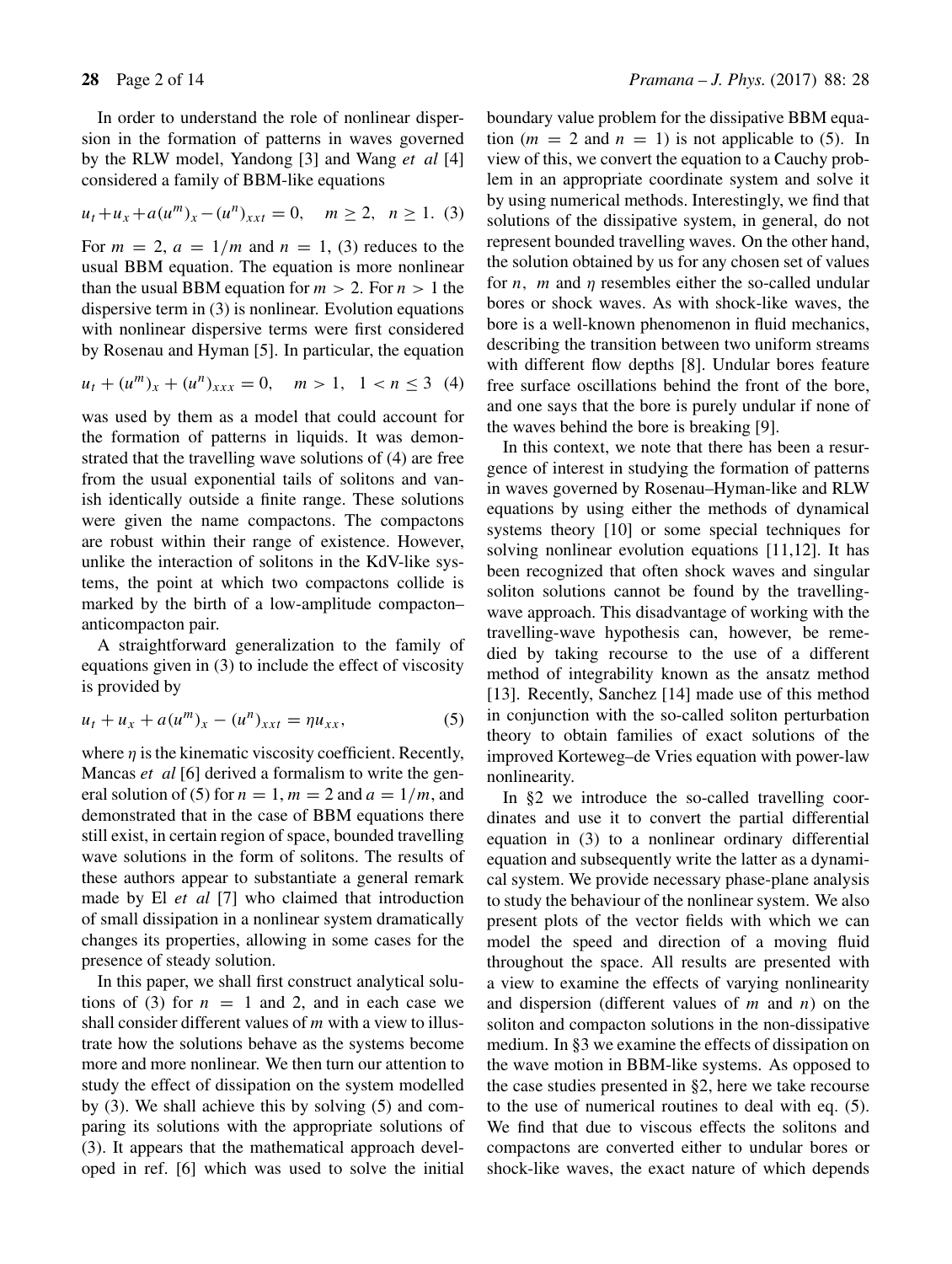on the values of  $m$  and  $n$ . Finally in §4 we summarize our outlook on the present problem and make some concluding remarks.

# **2. Nondissipative BBM-like systems**

Equation (3) which models a family of nondissipative BBM-like systems for different values of  $m$  and  $n$  does not involve the space and time coordinates explicitly. Consequently, the equation is invariant under translation in these variables and can, therefore, be reduced to a nonlinear ordinary differential equation using the travelling coordinate  $\xi = x - vt$  where v is the nonzero translational wave velocity. Keeping this in mind we apply the change of variable

$$
u(x, t) = \phi(x - vt) \tag{6}
$$

in (3) and obtain the ordinary differential equation

$$
(1 - v)\phi' + a(\phi^m)' + v(\phi^n)''' = 0,
$$
\n(7)

where primes denote differentiation with respect to  $\xi$ . Integration of (7) with respect to  $\xi$  yields

$$
(1 - v)\phi + a(\phi^m) + v(\phi^n)'' = 0.
$$
 (8)

In writing (8), as in ref. [2], we have taken the constant of integration equal to zero. This choice will allow us to reproduce, in the appropriate limit, all results of the BBM equation from the solutions of (8). We now make a further change in the dependent variable of (8) by writing  $\phi = y^{1/n}$  and express the transformed equation in the form

$$
y'' + \frac{a}{v}y^{m/n} + \frac{1-v}{v}y^{1/n} = 0.
$$
 (9)

To treat (9) by the methods of dynamical systems theory [15] we rewrite the equation as a system of first-order differential equations

$$
z = y', \quad z = z(\xi) \tag{10a}
$$

and

$$
z' = -\frac{a}{v} y^{m/n} - \frac{1-v}{v} y^{1/n}.
$$
 (10b)

On the other hand, we could multiply  $(9)$  by y' and integrate once to get

$$
c = \frac{n(1-v)}{n+1}y^{(n+1)/n} + \frac{an}{m+n}y^{(m+n)/n} + \frac{v}{2}y^{2},
$$
 (11)

where  $c$  is a constant of integration. Since (9) is an autonomous differential equation without explicit time dependence, the constant  $c$  can be identified with the Hamiltonian of the system. The set of equations as given in (10) can be used to draw the phase portrait while (11) can be used to plot the vector fields. The first-order equation (11) can easily be integrated to write y as a function of  $\xi$  for all values of c. This gives solution of the BBM-like equation for given values of  $m$  and  $n$ .

In terms of  $\phi$ , (10a) and (10b) read as

$$
z = n\phi^{n-1}\psi, \quad \psi = \phi'
$$
 (12a)

and

$$
z' = -\frac{a}{v}\phi^m - \frac{1-v}{v}\phi.
$$
 (12b)

It is straightforward to combine (12a) and (12b) to write

$$
z = \pm \sqrt{\frac{2n\phi^n}{v} \left( \frac{v-1}{n+1} \phi - \frac{a}{m+n} \phi^m \right)}.
$$
 (13)

Equations (12) and (13) can now be used to plot the phase trajectories on the  $(\phi, \psi)$  plane. In terms of  $\phi$ and  $\psi$ , the constant c in (11) can be written as

$$
c = \frac{n}{n+1}(1-v)\phi^{n+1} + \frac{an}{m+n}\phi^{m+n} + \frac{vn^2}{2}\phi^{2(n-1)}\psi^2.
$$
 (14)

In the following we use eq. (14) to present the phase portrait, vector plot and travelling wave solution of (3) for specific values of  $n$  and  $m$ . We divide our computed results into two distinct classes depending on the values of  $n$  (1 or 2). Independently of the values of  $m$ , the dispersive term in each equation for  $n = 1$  is linear while such a dispersive term is nonlinear for any equation with  $n = 2$ . We shall present all numerical results for  $v = 1.5$ .

# 2.1 *Equations with linear dispersive term*  $(n = 1)$

Here we begin with  $m = 2$  and then consider equations for higher values of  $m$ . We shall see that, for all values of  $m$ , the equations support soliton solutions although their phase trajectories and vector fields are quite different. As m increases we, however, observe regularity for changes in the phase-space structure and associated vector field.

(a)  $m = 2$ : In this case, (3) gives the BBM equation. The associated phase portrait and vector field are given in figures 1 and 2. We calculated the phase trajectory using (12) and (13). The vector field was generated from the integral curve in (14).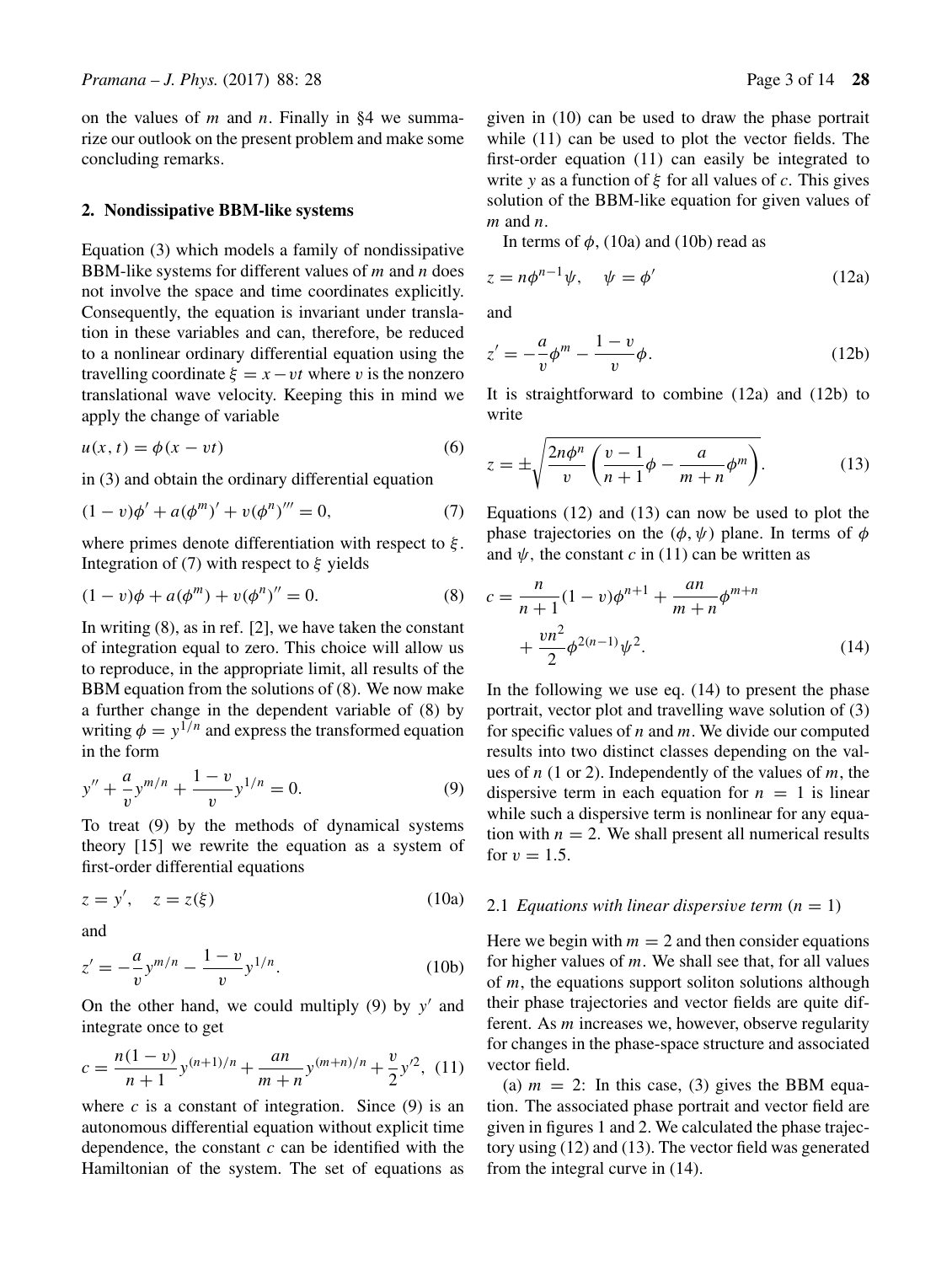A phase path that separates obvious distinct regions in the phase plane is known as the separatrix. The phase path in figure 1 joins the saddle-type equilibrium (0, 0) to itself by enclosing a centre-type equilibrium point at (1, 0) and is thus a form of separatrix often known as the homoclinic path. From figure 2 we see that at all points the vector field diverges from the critical point (0, 0) while similar tangent vectors converge towards  $(1, 0)$ . This reconfirms that the equilibrium point  $(0, 0)$ is a saddle and  $(1, 0)$  is a centre. For  $c = 0$ ,  $n = 1$ ,  $m = 2$  and  $v = 1.5$ , from (14) we obtain the soliton solution of the BBM equation as

$$
\phi(\xi) = 1.5 \operatorname{sech}^2(0.288675\xi). \tag{15}
$$

Clearly, the soliton has an amplitude 1.5 and moves to the right with speed 1.5 m/s. Initially, it is centred at the point  $x = 0$ .



Figure 1. Phase diagram of the BBM equation, eq. (3), when  $n = 1$ ,  $m = 2$ .



**Figure 2.** Vector flow for the integral curve (14) for BBM equation. The coordinates  $V_{\phi} = -\partial c/\partial \phi$  and  $V_{\psi} = -\partial c/\partial \psi$ . The orientation of the line segment indicates the slope  $d\psi/d\phi$  at the centre of the segment.

(b)  $m = 3$ : In this case, (3) leads to an equation which is more nonlinear than the BBM equation. The present nonlinear equation appears to be the RLW analog of the modified KdV equation. We display in figure 3 the appropriate phase diagram. Here the phase trajectory is a closed homoclinic path that joins the saddle-type equilibrium point (0, 0) to itself but, as opposed to the curve in figure 1, the phase path now encircles the equilibrium points  $(\pm 1.22474, 0)$ . The solution of the BBM-like equation for  $m = 3$  is given by

$$
u(x, t) = 1.73 \operatorname{sech}(0.577350 \xi). \tag{16}
$$

From (15) and (16) we see that the soliton solution for  $m = 3$  depends linearly on the sech function while that for  $m = 2$  with quadratic dependence on sech function closely resembles the KdV soliton. Moreover, the argument of the sech function in (16) is exactly twice the argument of the sech function that appears in (15). The soliton in (16) is taller than that in (15).

(c)  $m = 4$ : In this case, the equation is still more nonlinear. The associated phase diagram is shown in figure 4. The phase path in figure 4 is similar to that in figure 1 with a saddle point  $(0, 0)$  and centre



**Figure 3.** Phase diagram of eq. (3), when  $n = 1$ ,  $m = 3$ .



**Figure 4.** Phase diagram of eq. (3), when  $n = 1$ ,  $m = 4$ .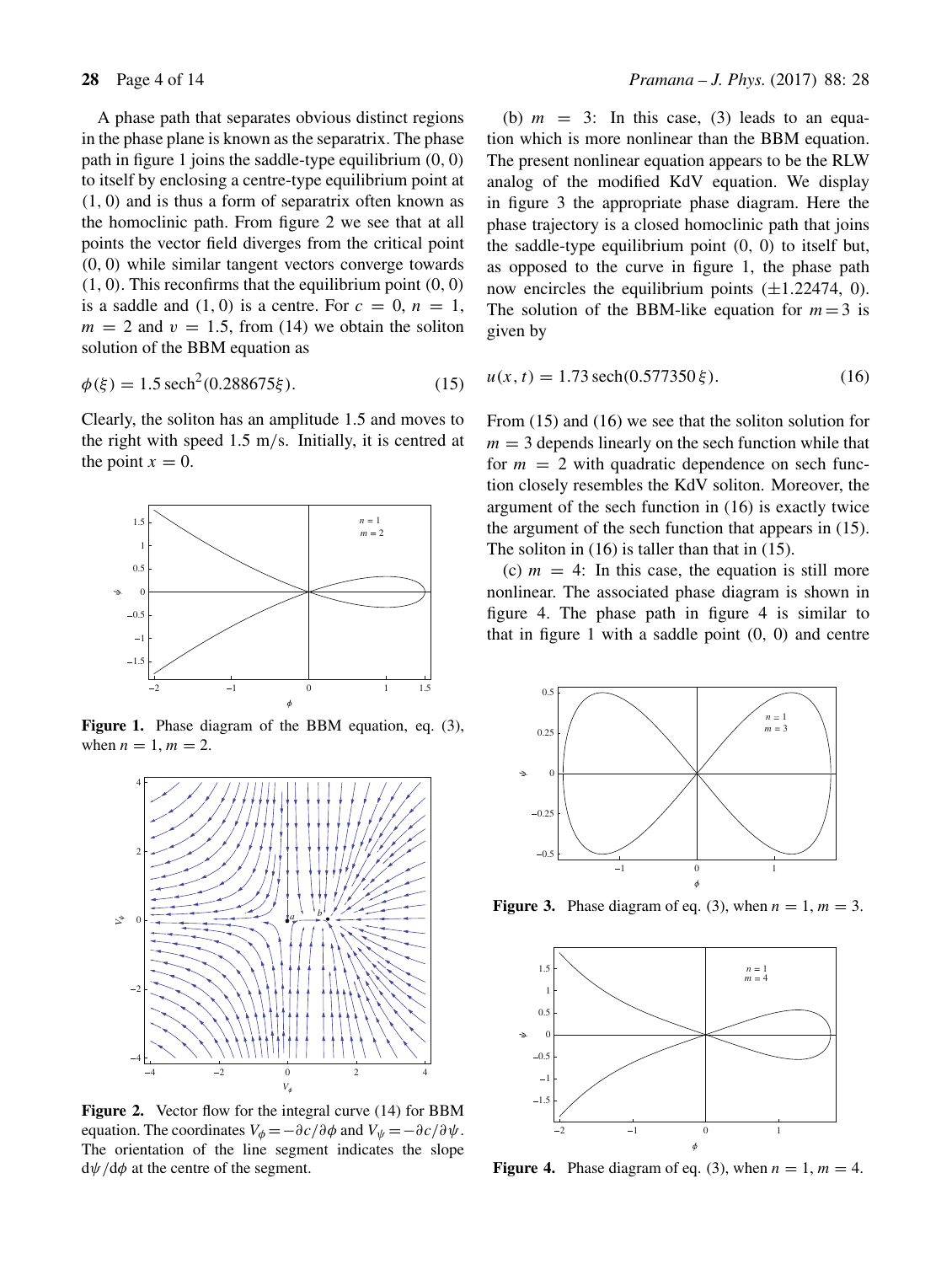(1.25994, 0). As expected, the vector field diverges from  $(0, 0)$  and converges towards  $(1.25994, 0)$ . The solution of (3) for  $m = 4$  is found to be

$$
u(x, t) = 1.71 \operatorname{sech}^{2/3}(0.866025\xi). \tag{17}
$$

Note that  $u(x, t)$  now has sech<sup>2/3</sup> dependence. The height of the soliton in (17) is greater than that of the soliton in (15) but less than the height of the soliton in (16).

The phase diagram and vector field of (3) for  $m = 4$ are identical to those of the same equation for  $m = 2$ . We found similar agreement between the results of equations for  $m = 5$  and  $m = 3$ . In fact, by considering the phase diagrams and vector plots for still higher values of  $m$ , we arrived at a conclusion that, so far as the dynamical behaviour is concerned, the BBMlike equations in (3) with linear dispersive term can be divided into two distinct classes depending on whether  $m$  is even or odd. All equations with even values of  $m$ are characterized by two equilibrium points of which one is a saddle and the other is a centre. But equations with odd values of  $m$  possess three equilibrium points – one is of saddle type and two others are centres.

The centre-type equilibrium point is a sink or attracting fixed point. The saddle-type equilibrium point is a source or repelling fixed point. Thus, from the above we infer that equations with even  $m$  values physically refer to fluid motion characterized by one source and one sink. On the other hand, equations with odd  $m$  values describe motion of fluids in which there are one source point and two sinks.

The solution of (3) for  $n = 1$  and an arbitrary value of m can be written in the form

$$
u(x,t) = \left[\frac{m(m+1)(v-1)}{2}\right]^{1/(m-1)}
$$
  
 
$$
\times \operatorname{sech}\left[\frac{1}{2}(m-1)\sqrt{\frac{v-1}{v}}\xi\right]^{2/(m-1)}.
$$
 (18)

We use the general expression (18) to compute  $u(x, t)$ as a function of  $\xi$  for  $m > 4$ . From these results we found that the width of the soliton continuously decreases as m increases. But the amplitude of the soliton first increases from 1.5 to 1.73 as m goes from 2 to 3, then the amplitude decreases and tends to 1 as  $m$ increases.

### 2.2 *Equations with nonlinear dispersive term*  $(n = 2)$

For  $n > 2$ , the dispersive terms of all equations obtained from (3) are nonlinear. For illustrative purposes we shall consider the case  $n = 2$  only and vary the values of  $m$  in order to study the effect of higher nonlinearities on the compacton solution supported by the BBM-like equations with nonlinear dispersive terms.

(a)  $m = 2$ : Here the equation obtained from (8) is given by

$$
\phi'' = \frac{v - 1}{2v} - \frac{\phi}{4v} - \frac{\phi'^2}{\phi}.
$$
\n(19)

By writing (18) as two first-order differential equations

$$
\psi = \phi' \tag{20a}
$$

and

$$
\psi' = \frac{v - 1}{2v} - \frac{\phi}{4v} - \frac{\phi'^2}{\phi}
$$
 (20b)

we find that (19) has only one equilibrium point  $E_1(2(v - 1), 0)$ . Linear stability analysis [15] can now be used to show that  $E_1(2(v - 1), 0)$  is a centre-type equilibrium point. Note that for the linear dispersive equation corresponding to that in (19) had two equilibrium points – one centre and other saddle (figure 1). We display the phase diagram for (19) in figure 5. The phase trajectory shown for  $v = 1.5$  is a closed orbit about the equilibrium point and does not approach  $E_1(1, 0)$  as  $t \to \pm \infty$ . The perturbation of the system neither decays to zero nor diverges to infinity but it varies periodically with time. As a result, such centre-type equilibrium points are often referred to as neutrally stable. Since the centre always serves as a sink, the vector field in this case is always directed towards the equilibrium point of (19). We shall not



**Figure 5.** Phase diagram of eq. (19), when  $n = 2$ ,  $m = 2$ .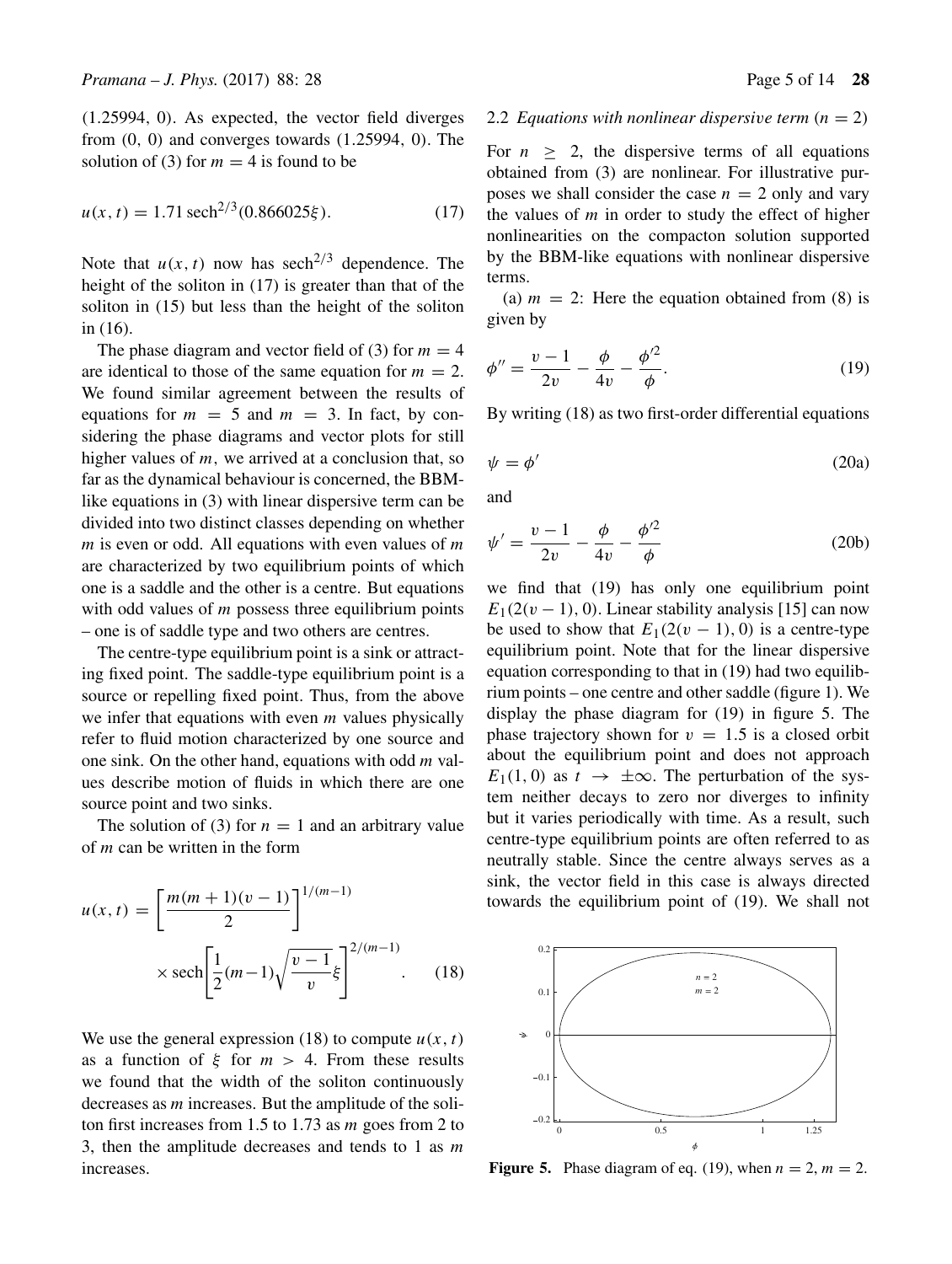present here the plot of the vector field. In future also, we shall not include any plot of such fields, rather we shall assume that these fields converge towards the centre and diverge away from the saddle. We found the solution of (19) in the form

$$
u(x, t) = 1.333333 \sin^2(0.144338\xi). \tag{21}
$$

The trigonometric solution in (21) for  $|\xi| < 2\pi$ is shown in figure 6. The displayed solitary wave pattern without any exponential tail appears to complement the well-known compacton solution [5] of (4) for  $m = 2$  and  $n = 2$ . Thus, we have an anticompacton solution here.

(b)  $m = 3$ : For this value of m, the equation similar to that in (19) reads as

$$
\phi'' = \frac{v - 1}{2v} - \frac{\phi}{6v} - \frac{\phi'^2}{\phi}.
$$
\n(22)

Equation (22) has two equilibrium points,  $E_1(\sqrt{3(v-1)}, 0)$  and  $E_2(-\sqrt{3(v-1)}, 0)$ . The equilibrium point  $E_1$  is a centre while  $E_2$  is a saddle. The phase diagram for (22) is shown in figure 7. The phase trajectory consists of two disjoined curves. The centre  $E_1$  lies inside the closed elliptical curve. The saddle  $E_2$  is located on the  $\phi$ -axis at a point in between O and A as shown in the figure. Understandably, the vector field will converge towards  $E_1$  and diverge away from  $E_2$ . The solution of (3) for  $n = 2$  and  $m = 3$  is given by

$$
\phi(\xi) = -1.58114 \text{cn}^2(-0.18745i\xi, 0.5),\tag{23}
$$

where  $cn(\cdot)$  stands for the Jacobi elliptic cosine function [16]. The plot of u of (23) as a function of the travelling coordinate  $\xi$  is shown in figure 8. The soliton solution presented above has a compact support and is therefore a compacton. Interestingly, we note that the compacton here appears as an internal wave. Moreover, rather than the trigonometric compacton solutions of Rosenau and Hymann [5], the solution in (23) is given in terms of the Jacobi elliptic function.

(c)  $m = 4$ : The BBM-like equation for  $m = 4$  is given by

$$
\phi'' = \frac{v - 1}{2v} - \frac{\phi}{8v} - \frac{\phi'^2}{\phi}.
$$
\n(24)

As in the case of  $m = 2$ , (24) has only one equilibrium point  $E_1((2(v - 1))^{1/3}, 0)$  and this is a centre. The phase diagram for (24) is given in figure 9. As expected, the phase trajectory is a closed path and the centre-type equilibrium point lies inside it. The vector field will always be directed towards the centre. We



**Figure 6.** u of (21) as a function of  $\xi$ .



**Figure 7.** Phase diagram of eq. (22), when  $n = 2$ ,  $m = 3$ .



**Figure 8.** *u* of (23) as a function of  $\xi$ .



**Figure 9.** Phase diagram of eq. (24), when  $n = 2$ ,  $m = 4$ .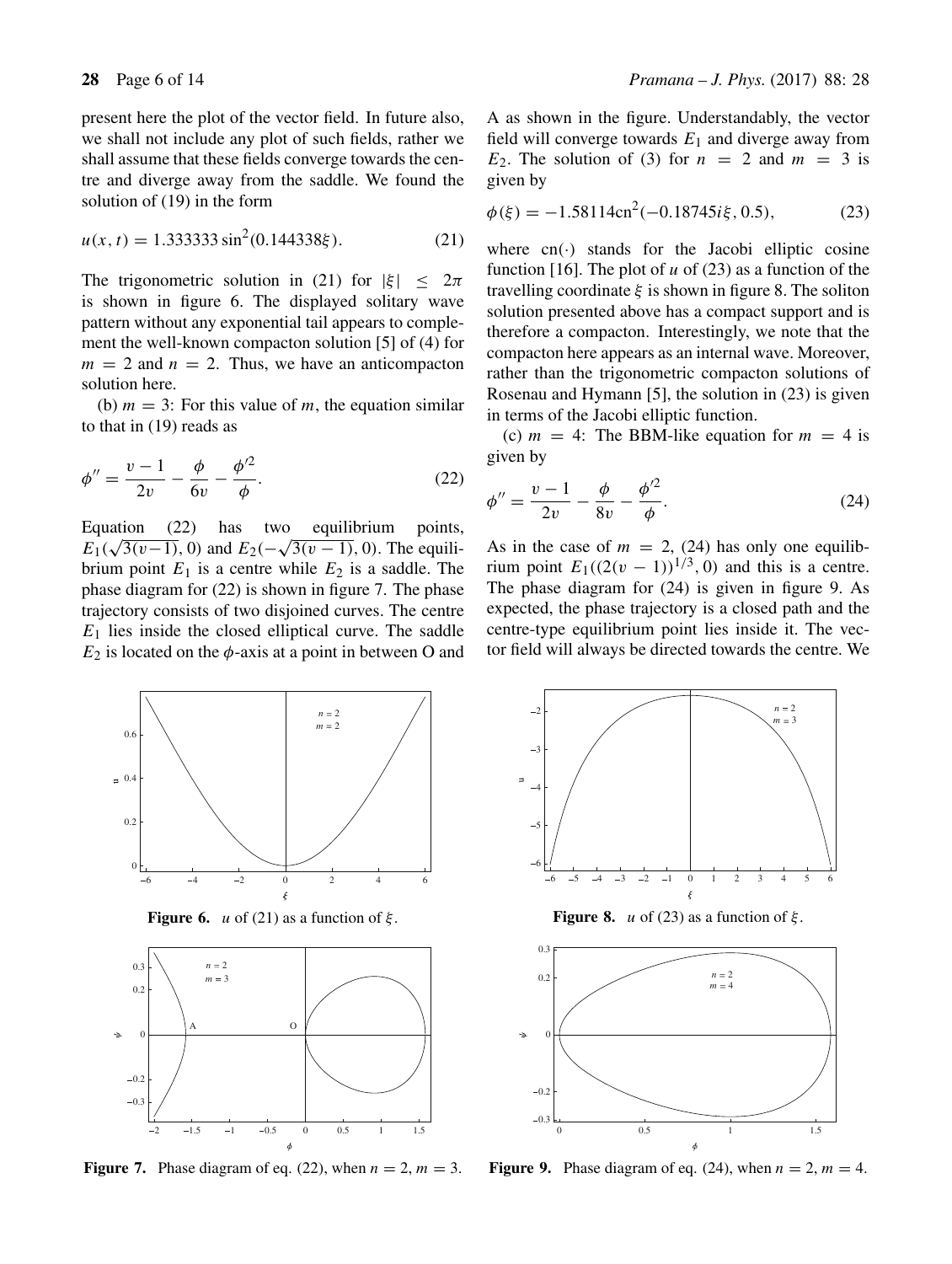obtained the solution of (24) for  $v = 1.5$  in terms of complex valued Jacobi sine and cosine functions. The result is given by

$$
\phi(\xi) = \frac{a - b \, \text{sn}^2(y, m')}{c - d \, \text{cn}(y, m')},\tag{25}
$$

where *a* = 5.90557, *b* = 2.95279 − 5.11438*i*, *c* = 3.22185*i*,  $d = 1.86014$ ,  $m' = 0.5 - 0.866025i$  and  $y = 1.130057(1 + i) - (0.045059 - 1.68163i)\xi$ . It may appear from the values of  $a, b, c, d, m'$  and y that  $\phi$  in (25) represents a complex solution of (24). However, this is not the case. To substantiate our claim we quote below the results of  $u$  for three typical values of ξ .

$$
u|_{\xi=0} = -7.94848 \times 10^{-17} + 6.89183 \times 10^{-16}i, (26a)
$$

 $|u|_{\xi=5} = 0.68229 + 2.64838 \times 10^{-8}i$  (26b)

and

$$
u|_{\xi=10} = 1.53262 - 1.30542 \times 10^{-8}i. \tag{26c}
$$

The result in (26a) shows that both real and imaginary parts of *u* at  $\xi = 0$  are zero while the other two results in (26b) and (26c) indicate that imaginary parts of  $u$  for  $\xi > 0$  are roughly eight orders of magnitude smaller than the corresponding real parts. We have verified that u is an even function, i.e.  $u(\xi) = u(-\xi)$ . Thus, as regards (25) the plot of real part of u as a function of  $\xi$ will effectively give the variation of  $u$  with  $\xi$ . In figure 10 we display the plot of u from (25) as a function of  $\xi$ . The curve in figure 10 ( $m = 4$ ) closely resembles that in figure 6 ( $m = 2$ ). We have verified that for  $n = 2$  all equations with even values of  $m$  support anticompacton solutions. In contrast, all such equations for odd values of m support compacton solutions.



**Figure 10.** *u* of (25) as a function of  $\xi$ .

#### **3. Dissipative BBM-like systems**

Equations of dissipative BBM-like systems for different values of  $m$  and  $n$  are given in (5). We write this equation in the travelling coordinate and integrate it once to get

$$
(1 - v)\phi + a\phi^m + v(\phi^n)'' - \eta\phi' = 0.
$$
 (27)

As before, we have taken the constant of integration as zero. The last term in (27) does not permit one to integrate the equation analytically. As a result, we shall numerically integrate the equivalent first-order equations

$$
\psi = \phi' \tag{28a}
$$

and

$$
\psi' = \frac{(v-1)\phi^{2-n}}{vn} - \frac{a\phi^{m-n+1}}{vn} - \frac{(n-1)\psi^2}{\phi} + \frac{\eta\psi\phi^{1-n}}{vn}
$$
\n(28b)

to compute the results for  $\phi$  and  $\psi$  as functions of  $\xi$ . Admittedly, the parametric plot of  $\psi$  vs.  $\phi$  will give the phase diagram of the dissipative system. On the other hand, the plot of  $\phi$  as a function of  $\xi$  will display the solution of the equation.

We regard (28a) and (28b) to define a Cauchy boundary value problem such that these equations could be solved by using prescribed values for  $\phi(0)$  and  $\phi'(0)$ . To solve the dissipative equation for a given set of values for  $m$  and  $n$  we have chosen to work with the value of  $\phi(0)$  taken from the corresponding problem for  $\eta = 0$  (eq. (3)) as solved earlier by analytical methods. The value of  $\phi'(0)$  is always fixed at zero. We solved the initial value problem given in  $(28a)$  and (28b) by taking recourse to the use of fourth-order Runge–Kutta method [17] with an appropriate stability check.

# 3.1 *Dissipati*v*e equations with linear dispersi*v*e term*  $(n = 1)$

As in the non-dissipative case, here we shall present results for  $m = 2$ , 3 and 4 with a view to visualize how the nonlinearity of the system affects the dissipative wave. In addition, for each equation, we shall present two different sets of results for phase diagram and solution of the equation corresponding to  $\eta = 0.1$ and  $\eta = 0.5$  with a view to see how the waves in the dissipative medium behave for small and relatively large values for the coefficient of viscosity.

(a)  $m = 2$ : For  $\eta = 0.1$  the phase diagram and the corresponding solution of the system of eqs (28a)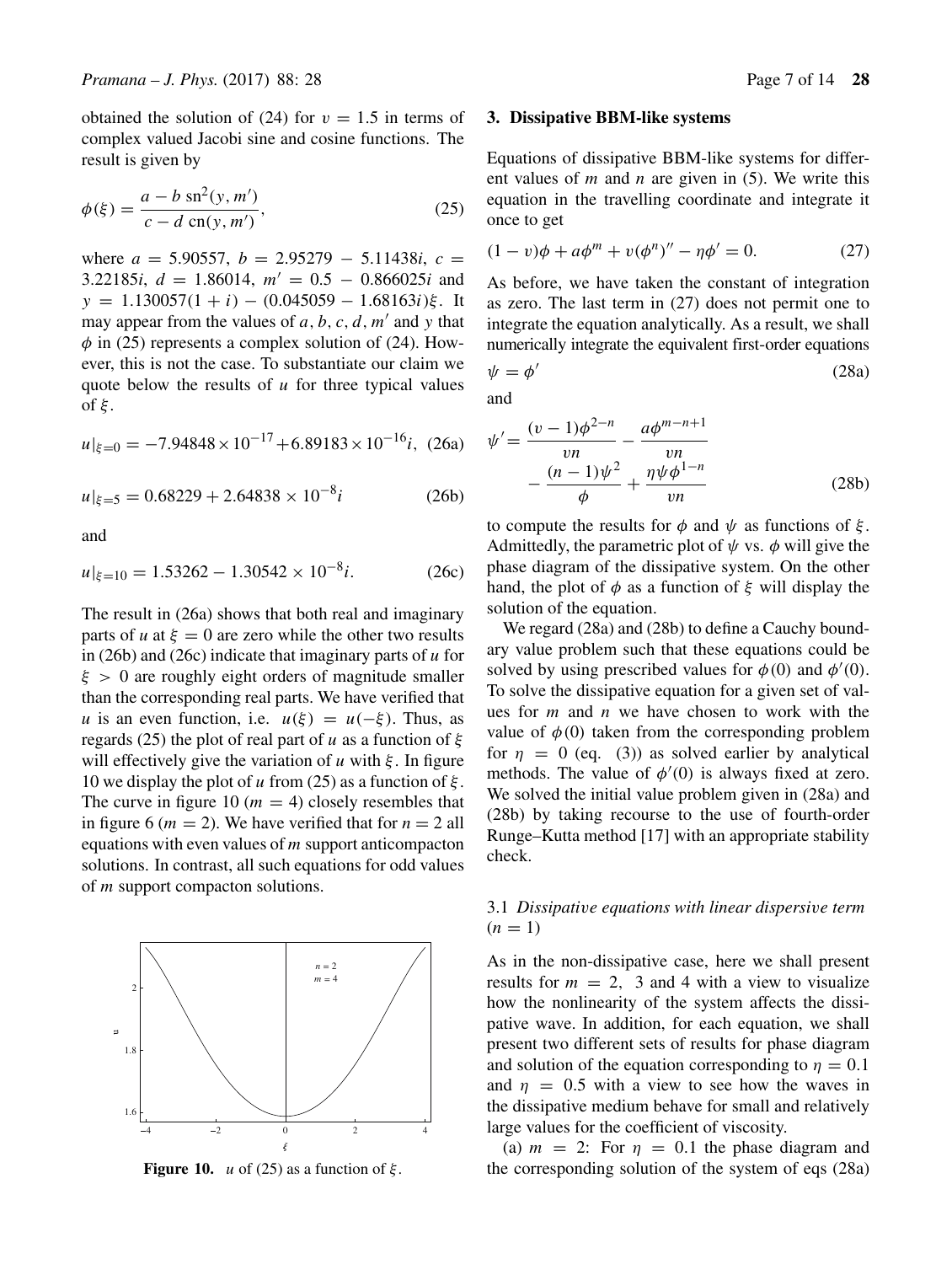and (28b) are given in figures 11 and 12. Comparing the curve in figure 11 with that in figure 1 we see that due to dissipation the centre-type equilibrium has been converted into an unstable spiral. The phase trajectory appears to diverge from the saddle-type equilibrium point  $(0, 0)$  occurred in the corresponding nondissipative problem. The dissipative effect has changed the soliton solution (15) to an undular bore (figure 12) with a local oscillatory structure behind the bore. These oscillations have their dynamical origin in the periodic solution of the unperturbed system.

In order to see how the formation of the undular bore depends on the viscous effect, in figures 13 and 14 we portray the phase portrait and solution of the dissipative system for  $\eta = 0.5$  and compare them with the curves in figures 11 and 12. Closely looking into the curves of figures 11 and 13 we see that for  $\eta = 0.5$ the spiraling curve leaves the stable point rather quickly than it did for  $\eta = 0.1$ . Understandably, the observed change in the phase diagram is likely to have some effect on the dynamics of the bore formation. By comparing the curves in figures 12 and 14 we confirm that this is indeed the case. Here the dissipative force reduces the amplitudes of the periodic waves following



Figure 11. Phase diagram for the dissipative equation with  $n = 1$  and  $m = 2$  for  $\eta = 0.1$ .



**Figure 12.** Solution u of the dissipative equation with  $n =$ 1 and  $m = 2$  as a function of  $\xi$ .

the bore and, in fact, the bore is formed due to ripples in the unperturbed system.

(b)  $m = 3$ : In this case, for  $\eta = 0.1$  the phase diagram and solution of the associated BBM-like equation are shown in figures 15 and 16. We now compare the curves in figures 15 and 16 with those in figures 11 and 12 to realize how the nonlinearity of the medium modifies the properties of the dissipative system. The phase trajectories in figures 11 and 15 clearly show



**Figure 13.** Same as figure 11 but for  $\eta = 0.5$ .



**Figure 14.** Same as figure 12 but for  $\eta = 0.5$ .



**Figure 15.** Phase diagram for the dissipative equation with  $n = 1$  and  $m = 3$  for  $\eta = 0.1$ .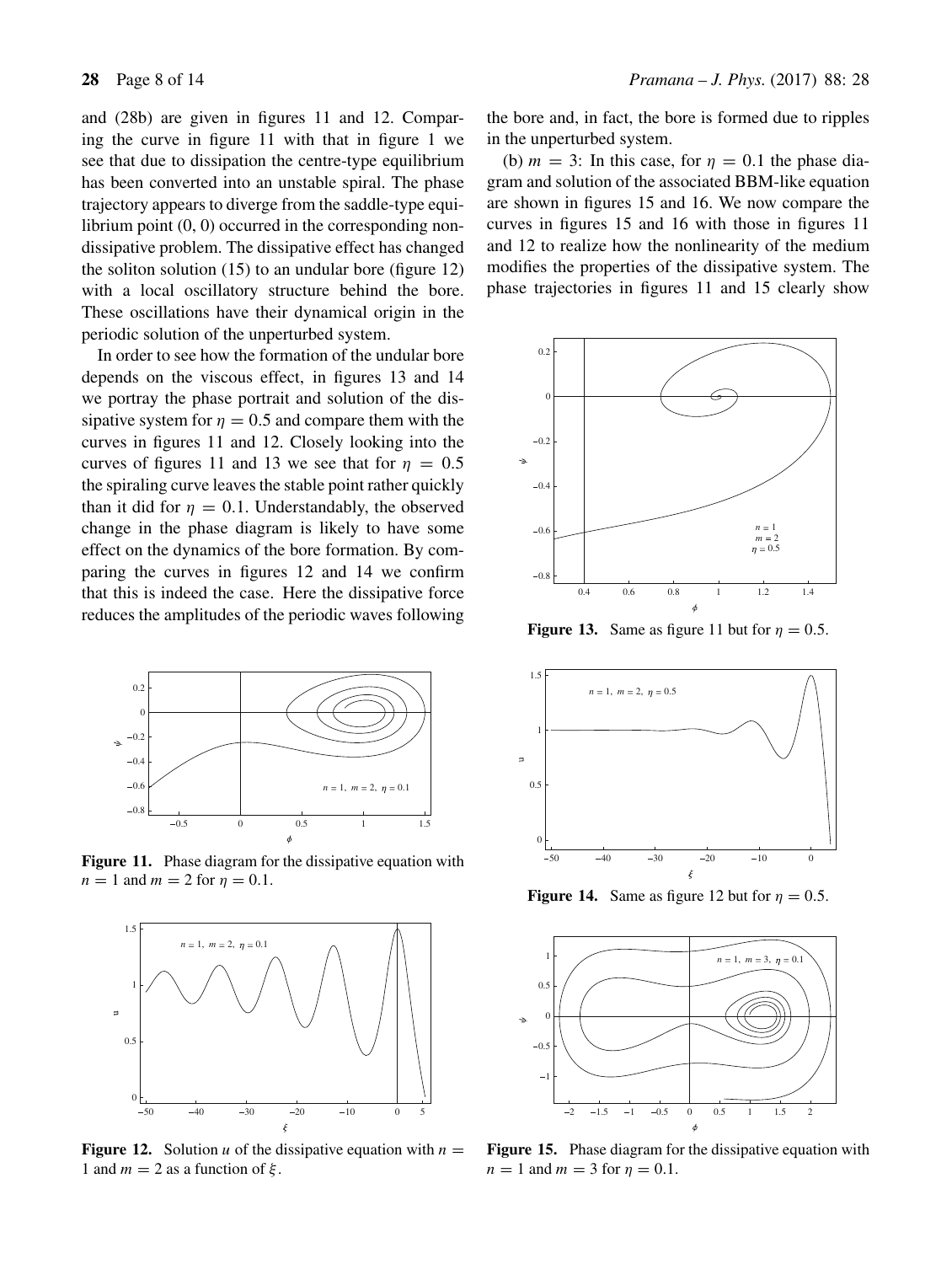that as the system becomes more nonlinear, the phase path spirals around one of the centre-type equilibrium points of the system and encircles two other equilibrium points – one centre and the other saddle before it leaves them. The observed change in the phase trajectory appears to have some radical effect on the wave of the unperturbed system. For example, instead of a bore formation at  $\xi = 0$  (figure 12), here the wave gains energy from the medium and creates large changes in the medium over very short times (figure 16). These violent changes cause selfsteepening of the wave which ultimately resembles a shock front.

For  $\eta = 0.5$ , the curves corresponding to those in figures 15 and 16 are presented in figures 17 and 18. As is typical for a highly viscous medium, the phase path in figure 17 closely resembles that in figure 13 for  $m = 2$ . The plot of figure 18 shows that for  $m = 3$ 



**Figure 16.** Solution u of the dissipative equation with  $n=1$ and  $m = 3$  as a function of  $\xi$ .



**Figure 17.** Same as that in figure 15 but for  $\eta = 0.5$ .

the shock-like behaviour of the wave becomes more pronounced.

(c)  $m = 4$ : The phase diagrams and solutions of the dissipative BBM-like equations for  $\eta = 0.1$  and  $\eta = 0.5$  are displayed in figures 19–22 respectively. The plots of figures 19–22 closely resemble those in figures 11–14. It thus appears that, as in the case of



**Figure 18.** Same as figure 16 but for  $\eta = 0.5$ .



Figure 19. Phase diagram for the dissipative equation with  $n = 1$  and  $m = 4$  for  $n = 0.1$ .



**Figure 20.** Solution u of the dissipative equation with  $n=1$ ,  $m = 4$  for  $\eta = 0.1$  as a function of ξ.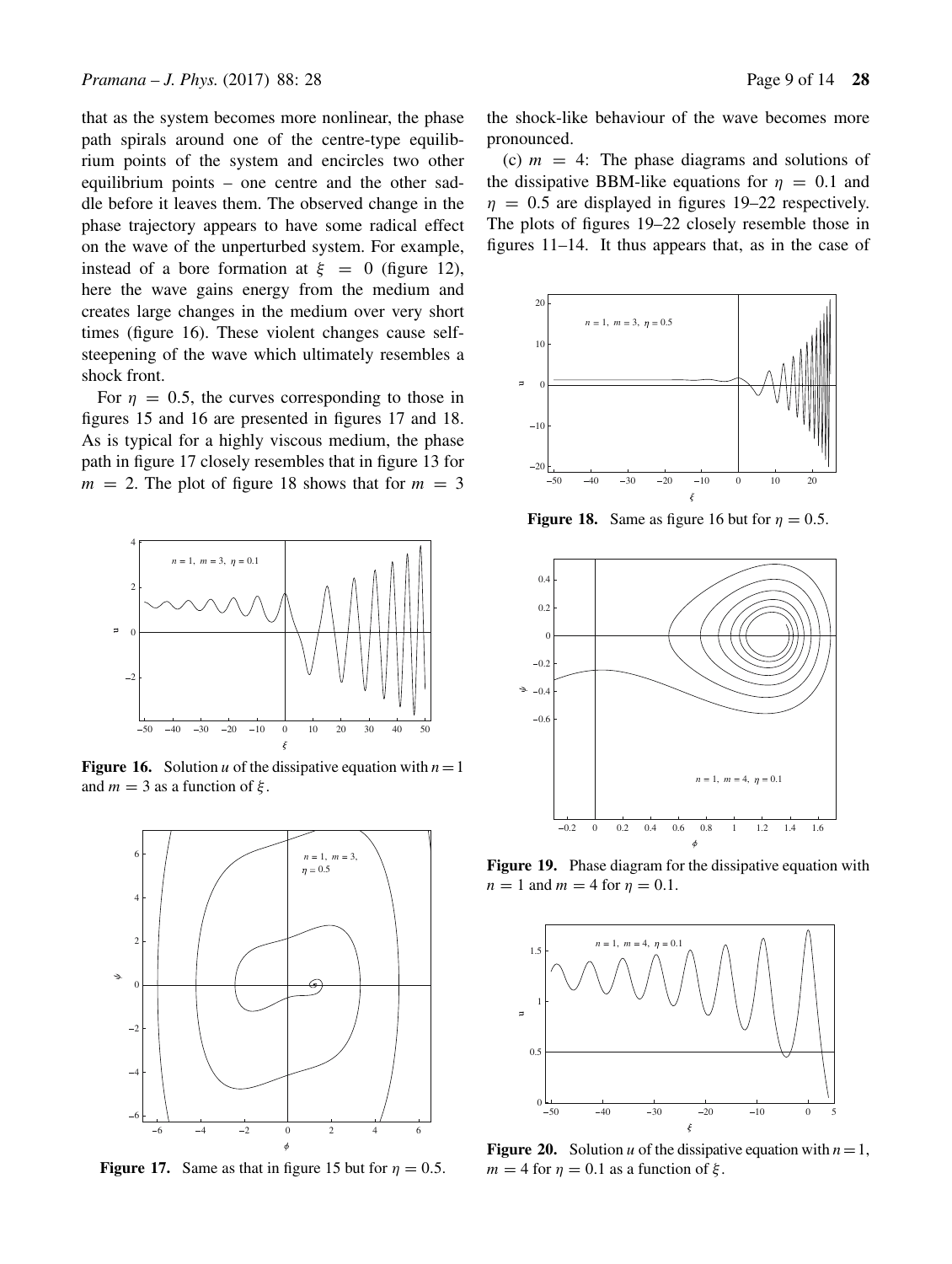non-dissipative systems, the phase portraits and solutions of the associated BBM-like equation for  $m = 2$ are repeated for  $m = 4$  even in the presence of dissipation. Similarly, the phase diagram and solution of equations for  $m = 5$  are replicas of those for  $m = 3$ . In general, we found that the dynamics of all even  $m$ equations are identical. The same is also true for all odd m equations.

# 3.2 *Dissipati*v*e equations with nonlinear dispersi*v*e term*  $(n = 2)$

We have seen that non-dissipative generalized BBM equations with nonlinear dispersive terms support soliton-like solutions with compact support. In particular, the solutions of equations with even  $m$  are anticompactons and those with odd  $m$  are compactons. The anticompacton solutions appear in the form of surface waves while the compacton solutions appear as internal waves. It, therefore, remains interesting to examine the effect of dissipation on these robust objects. We shall



**Figure 21.** Same as that in figure 19 but for  $\eta = 0.5$ .



**Figure 22.** Same as that in figure 20 but for  $\eta = 0.5$ .

achieve this by solving the coupled differential equations (28a) and (28b) for  $n = 2$  again by using the algorithms of the fourth-order Runge–Kutta method.

(a)  $m = 2$ : In this case the phase diagram and plot of u as a function of  $\xi$  for  $\eta = 0.1$  are shown in figures 23 and 24. In the non-dissipative case, the phase diagram and plot of u as a function of  $\xi$  for  $n = 2$  and  $m = 2$ are presented in figures 5 and 6. The corresponding plots for the dissipative case are displayed in figures 23 and 24. Curves in these figures are drawn by solving the initial value problem using  $\phi(0) = 0.01$  and  $\phi'(0) = 10^{-6}$ . Comparing the curves in figures 5 and 6 with those in figures 23 and 24 we see that due to the effect of dissipation the centre-type equilibrium point has been transformed to a spiral and the anticompacton to an undular bore. As in figure 11 ( $n = 1$ ,  $m = 2$ ) and  $\eta = 0.1$ , the spiral here also corresponds to an unstable focus. But the phase trajectories in these two cases are somewhat different. We also observe a similar difference between the undular bores of figure 12  $(n = 1, m = 2 \text{ and } \eta = 0.1)$  and of figure 24. For example, the bore in figure 12 appears at  $\xi = 0$  while that in figure 24 appears at  $\xi > 0$ . Understandably, the observed changes in the phase trajectory and the corresponding solution of the dynamical equation may be attributed to the nonlinearity of the dispersive term.



Figure 23. Phase diagram for the dissipative equation with  $n = 2$  and  $m = 2$  for  $\eta = 0.1$ .



**Figure 24.** Solution u of the dissipative equation with  $n=2$ ,  $m = 2$  and  $\eta = 0.1$  as a function of ξ.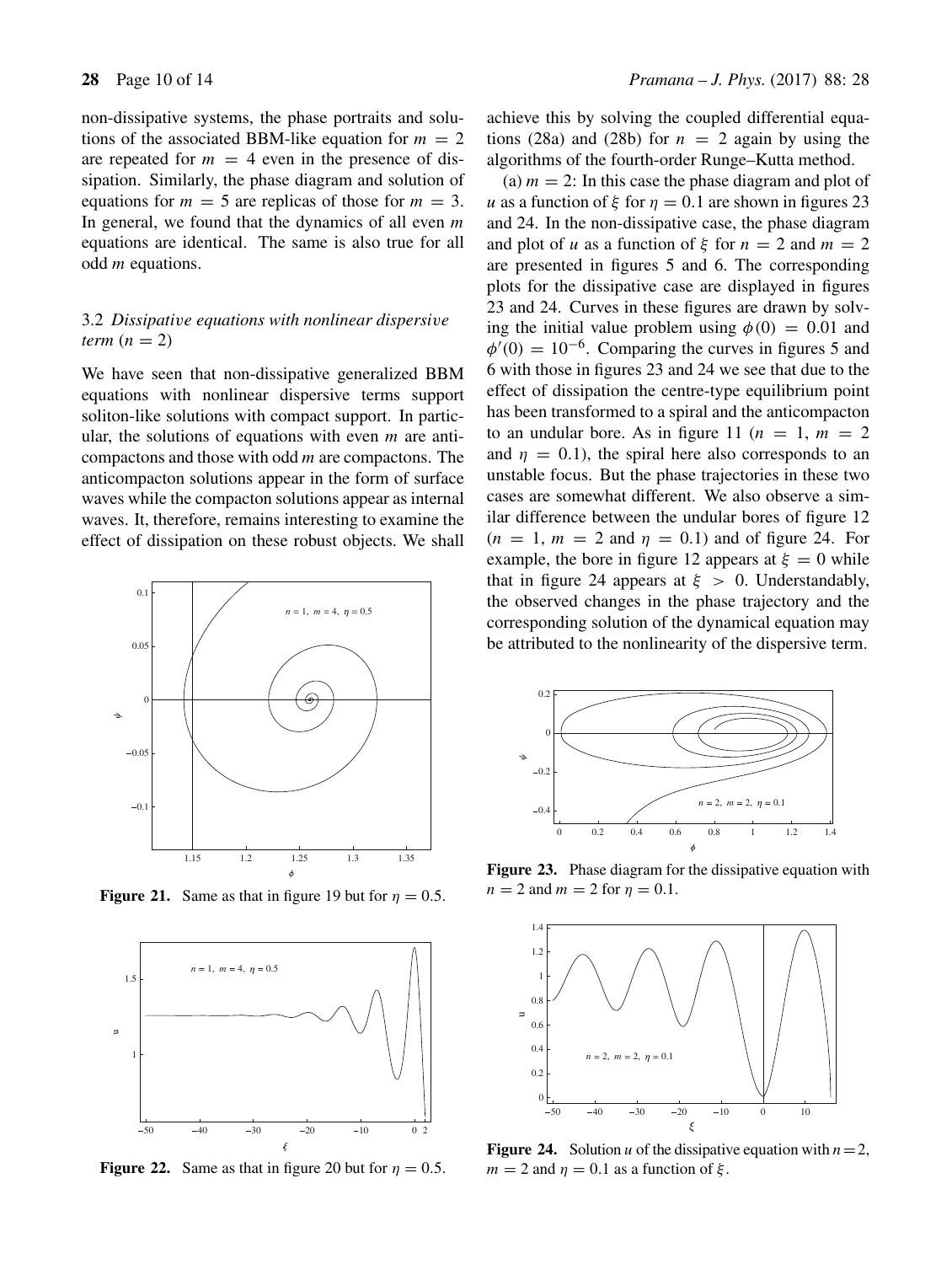We display in figures 25 and 26 the phase diagram and u as a function of  $\xi$  for  $\eta = 0.5$ . Comparing the curves of these figures with the corresponding curves of figures 23 and 24, we see that the phase trajectory tends to leave the focus more rapidly than it did in figure 23. As with the result in figure 24 the bore in figure 26 is formed at  $\xi > 0$ . However, the surface oscillation behind the bore appears to be extremely weak. Moreover, the curves in figures 25 and 26 are identical to the corresponding curves for  $n = 1$ ,  $m = 2$ and  $\eta = 0.5$  (figures 13 and 14) implying that wave propagation in highly viscous fluid is insensitive to the nonlinearity of the dispersive term in (5).

(b)  $m = 3$ : Here we solved the coupled differential equations with the initial conditions  $\phi(0) = -1.58114$ 



**Figure 25.** Phase diagram for the dissipative equation with  $n = 2$  and  $m = 2$  for  $\eta = 0.5$ .



**Figure 26.** Solution  $u$  of the dissipative equation with  $n = 2$ ,  $m = 2$  for  $\eta = 0.5$  as a function of  $\xi$ .



Figure 27. Phase diagram for the dissipative equation with  $n = 2$  and  $m = 3$  for  $\eta = 0.1$ .

and  $\phi'(0) = 0$  both for  $\eta = 0.1$  and  $\eta = 0.5$ . The appropriate phase portraits and the plot of  $u$  as a function of  $\xi$  are shown in figures 27–30. The phase diagram in figure 27, when compared with that in figure 7, shows that the dissipative equation is characterized by only one saddle-type equilibrium point. From the plots in figures 8 and 28, we infer that the dissipative effect has converted a compacton into a decaying internal oscillatory wave which tends to disappear for  $\xi \gg 0$ .



**Figure 28.** Solution u of the dissipative equation with  $n = 2$ ,  $m = 3$  and  $\eta = 0.1$  as a function of ξ.



**Figure 29.** Phase diagram for the dissipative equation with  $n = 2$  and  $m = 3$  for  $\eta = 0.5$ .



**Figure 30.** Solution u of the dissipative equation with  $n = 2$  and  $m = 3$  for  $\eta = 0.5$  as a function of  $\xi$ .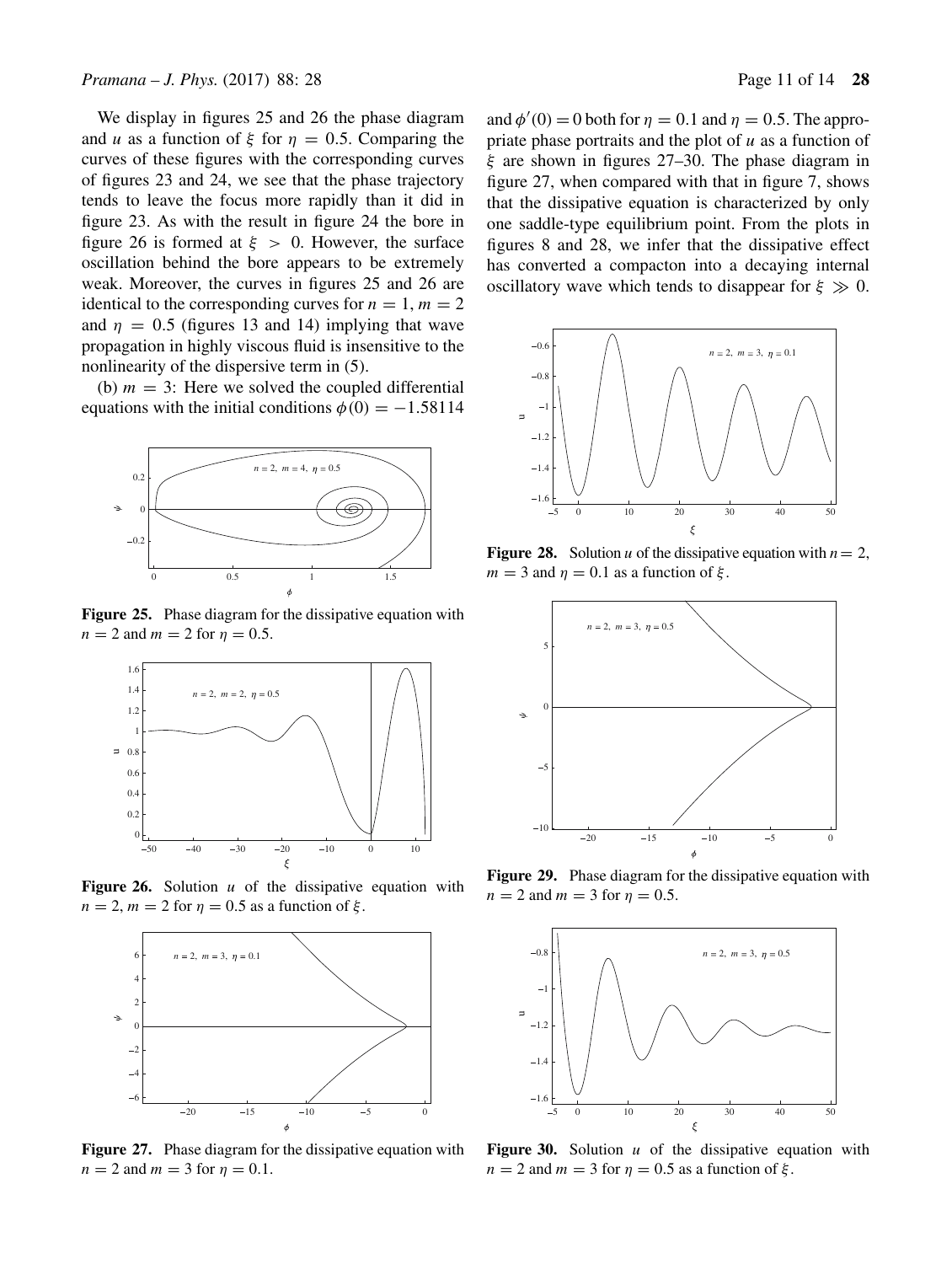

Figure 31. Phase diagram for the dissipative equation with  $n = 2$  and  $m = 4$  for  $n = 0.1$ .



**Figure 32.** Solution u of the dissipative equation with  $n = 2$ ,  $m = 4$  and  $\eta = 0.1$  as a function of  $\xi$ .

From figure 24 we see that due to the viscous effect the anticompacton appearing in the form of a surface wave absorbs energy from the medium to culminate in an undular bore. On the other hand, the curve in figure 28 shows that the compacton as an internal wave dissipates energy and ultimately takes the form of a decaying oscillatory wave. Plots similar to those in figures 27 and 28 for  $\eta = 0.5$  are presented in figures 29 and 30. The phase trajectory in figure 29 is almost identical to that in figure 27. The internal oscillatory wave in figure 30 is also similar to the wave in figure 28 with the only difference that the latter decays very fast.

(c)  $m = 4$ : It is evidenced by the curves in figures 6 and 10 that in the non-dissipative case the anticompacton solutions for equations with  $m = 2$  and  $m = 4$ are almost identical. In view of this we solved the coupled dissipative equations for  $m = 4$  with the same initial conditions as used for the case study in (a). The appropriate phase diagrams and plots of  $u$  as a function of  $\xi$  for  $\eta = 0.1$  and  $\eta = 0.5$  are presented in figures 31–34. The curves in these figures are almost identical to those presented in figures 23–26. We have verified that this is true for all equations with  $m = 2k$ ,



**Figure 33.** Same as figure 31 but for  $\eta = 0.5$ .



**Figure 34.** Same as figure 32 but for  $\eta = 0.5$ .

 $k = 1, 2, 3, \dots$  As with the decaying solutions presented in figures 28 and 30, we note that the results displayed in figures 32 and 34 are also insensitive to the increasing effect of nonlinearity.

# **4. Conclusion**

In addition to the simulation of unidirectional propagation of small-amplitude long waves on the surface of water, the BBM equations (3) and (5) can be used to model a wide variety of physical phenomena that arise in plasma physics, stratified fluid flows, and quantum fluid dynamics. Consequently, there exists a vast amount of literature to study the properties of these RLW equations including their group classification and connection with integrable Riccati and Abel equations [6,18].

In this paper we made use of certain elementary concepts from the dynamical systems theory to examine how the travelling wave solutions of (3) and (5) behave as the nonlinearity and nature of dispersion in the medium modelled by them change. Equation (3) is used to study the propagation of waves in inviscid fluid while (5) refers to a dissipative BBM-like system in a viscous medium.

We constructed the solutions of both non-dissipative and dissipative BBM-like equations in the travelling coordinate  $\xi$ . In this coordinate the partial differential equations (3) and (5) reduce to ordinary differential equations with  $\xi$  as the independent variable. Thus, by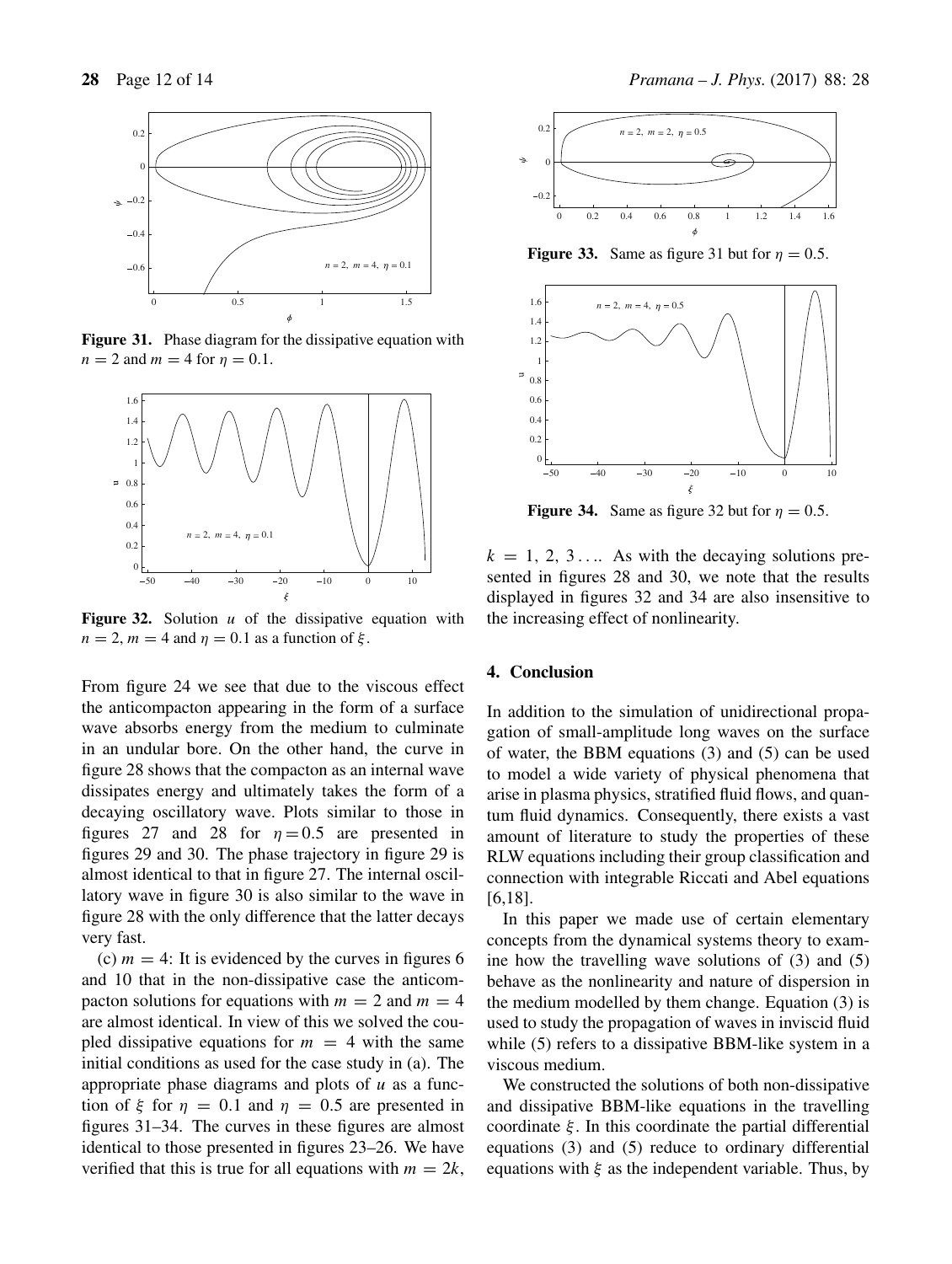replacing the pair  $(x, t)$  by a single variable  $\xi$  we effectively make a transition from field theory to point or classical mechanics. Consequently, the variable may be regarded to play the same role as that of time in Newtonian mechanics.

On a very general ground one knows that in the absence of dissipation Newtonian systems are invariant under time reversal. This means that if  $z(t)$  is a solution of the equation of motion, then  $z(-t)$  is also a possible solution. The presence of dissipation, however, leads to violation of this discrete symmetry. It is easy to verify that the ordinary differential equations following from (3) for both  $n = 1$  and  $n = 2$  are invariant under the reversal of  $\xi$ . As a result, for every solution presented in §2, we find  $\phi(\xi) = \phi(-\xi)$ . With regard to parity operation,  $\phi \rightarrow -\phi$ , we observe certain differences between linearly dispersive  $(n = 1)$  and nonlinearly dispersive  $(n = 2)$  equations. For instance, equations of even *m* for  $n = 1$  are not invariant under parity operation while the corresponding equations of odd  $m$ are found to conserve parity. On the other hand, irrespective of whether  $m$  is odd or even, all equations for  $n = 2$  are not invariant under the operation  $\phi \rightarrow -\phi$ . These facts appear to have some radical effects on the phase portraits and phase trajectories of the equations.

For  $n = 1$  equations of even m have two stable points and phase trajectories are not symmetrical about the  $\psi$ axis. In contrast to this, equations of odd  $m$  possess three equilibrium points and phase trajectories exhibit invariance under parity operation. For  $n = 2$ , each equation of even  $m$  is characterized by one centre-type equilibrium point and the phase trajectory lies on the right of the  $\psi$ -axis resulting in the violation of reflection symmetry about the  $\psi$ -axis. Every odd *m* equation has two equilibrium points – one centre lying on the right of  $\psi$ -axis and the other saddle situated on the left of the line  $\psi = 0$ . Consequently, as in the case of even  $m$ , phase trajectories of odd  $m$  equations also violate the reflection symmetry.

Although the equations of even  $m$  and odd  $m$  for  $n = 1$  exhibit anomalous behaviour with respect to their phase-space structure, all of them support soliton solutions. It may be of some interest to see how the conserved quantities of  $(3)$  change as m increases. The conservation law for any nonlinear evolution equation in  $(1 + 1)$  dimensions can be written as  $T_t + T_x = 0$  in which  $T$  is called the conserved density and  $X$  is called the conserved flux. Admittedly, the quantity  $P = \int_{\infty}^{\infty} T dx$  is a constant of motion. Olver [19] in 1979 showed that the non-integrable BBM equation (eq. (3) for  $m = 2$ ) has only three non-trivial conservation laws with the first, second and third conserved densities given by  $T_1 = u$ ,  $T_2 = \frac{1}{2}(u^2 + u_x^2)$ , and  $T_3 = \frac{1}{3}u^3$ respectively. We have verified that these are also the conserved densities for the general equation (3) for  $n = 1$ . In view of this we have calculated constants of the motion  $P_1$ ,  $P_2$  and  $P_3$  corresponding to the conserved densities  $T_1$ ,  $T_2$  and  $T_3$  for equations having different  $m$  values. We found that  $P_1$  decreases continuously as  $m$  increases. In contrast,  $P_2$  and  $P_3$ first increase as we go from  $m = 2$  to  $m = 3$ and then decrease continuously with increasing values of m. In the context of water waves, the conservation laws found by Olver are the equivalents of mass, momentum and energy conservation [20]. Thus, the observed behaviour of  $P_1$ ,  $P_2$  and  $P_3$  provides us with a demonstration for the effect of nonlinearity on the conservation laws of physical systems modelled by linearly-dispersive BBM-like equations.

The solutions of dissipative BBM-like equations appear to exhibit some physically interesting features. For example, due to dissipative effects, the soliton solutions of (3) for even values of  $m$  are transformed into undular bores while those for odd  $m$  values resemble the shock waves. With regard to the solutions of nonlinear dispersive equations we note that, as in the case of solitons of even  $m$  equations, the anticompactons are transformed to undular bores by the effects of dissipation. On the other hand, due to dissipative effects, the compacton tends to vanish like the solution of an over-damped harmonic oscillator.

The solutions of dissipative BBM-like equations appear to exhibit some physically interesting features. For example, due to dissipative effects, the soliton solutions of (3) for even values of *m* are transformed into undular bores while those for odd *m* values resemble the shock waves. With regard to the solutions of nonlinear dispersive equations we note that, as in the case of solitons of even *m* equations, the anticompactons are transformed to undular bores by the effects of dissipation. On the other hand, due to dissipative effects, the compacton tends to vanish like the solution of an overdamped harmonic oscillator.

The right sides of the first-order differential equations (10a) and (10b) are continuous function of  $\phi =$  $(y^{1/n})$ . But there can be situations when this is not true. In that case, smooth travelling wave equations support non-smooth travelling wave solutions [21]. Here one needs to consider bifurcation of phase portraits in order to disclose the new features of the non-smooth solutions. Recently, such a problem has been studied by Zhang and Tang [22] who, with particular attention to NoviKov equation, demonstrated the existence of